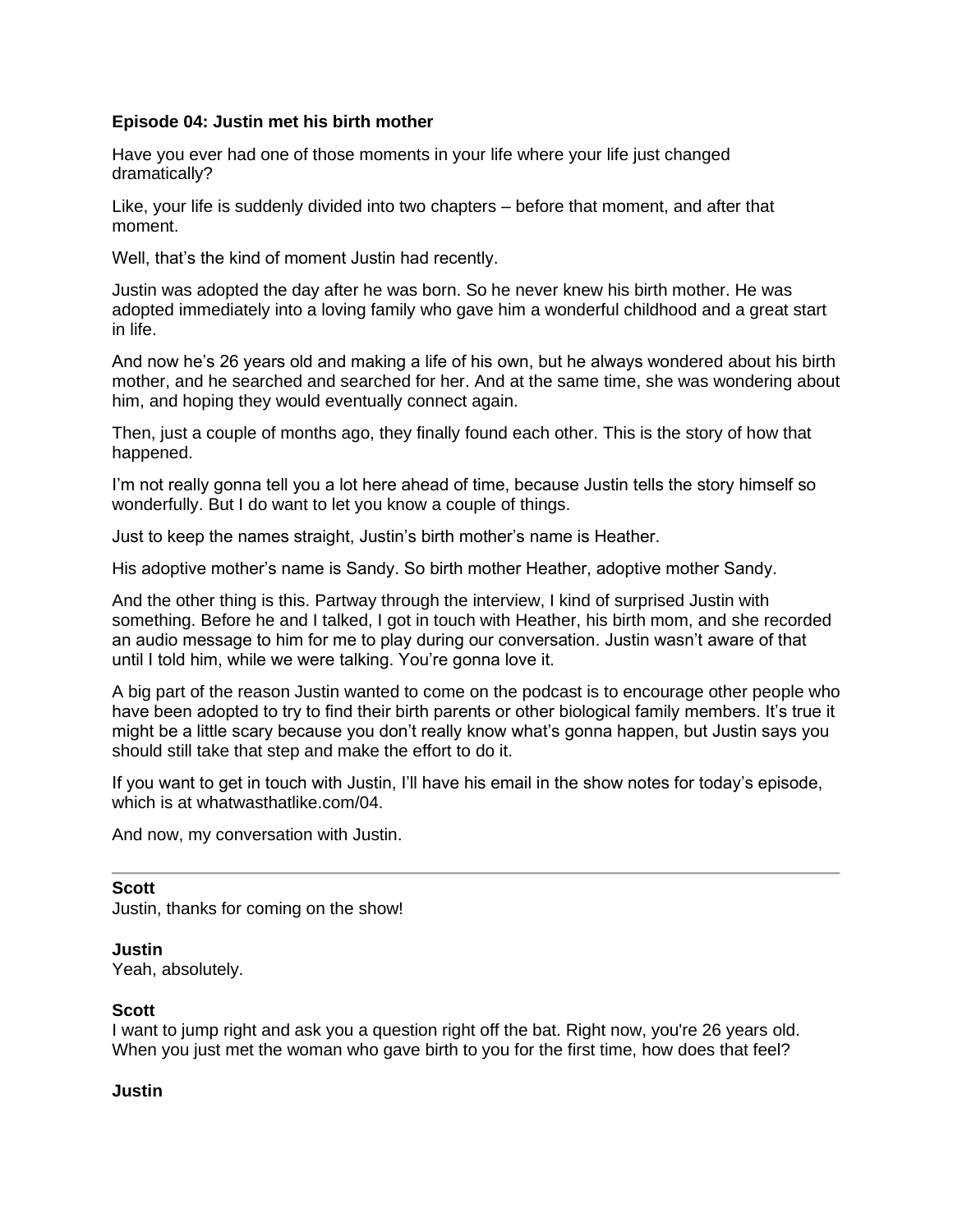Honestly, there's really no one way to describe how it feels. It's an emotion that I've never experienced. You have to be in that situation to understand what that's like. One of the interesting things, to me, is most people who were raised by their biological parents don't even think twice about it - looking at their mom and be like, "That's my mom. Yeah, whatever. I see her every day." But it's something that's so sacred to people who are adopted because they never knew that. It's so crazy because it's so special to me, but it's so common to most people who were raised by their biological parents. So, when I met her, I was seeing everything that I wanted to see my whole life. When I looked at her face, I saw bits and pieces of my face. When I looked at my sister's face and other other members of my family, it was unreal because most people just look like their parents. I look like my mom or whatever. When I looked at her,it moved me to tears because this is, like, my bloodline, this is where I come from, and it's so incredible to me to bear witness to that - to see where I actually come from.

## **Scott**

That's just unbelievable. Yeah, you're right - most people take it for granted.

## **Justin**

Yeah, it's just something that you don't think about especially if you're raised by them because, "It's my mom. She's nothing new." But to me, it's just, like, a whole world opening up to me that I've never seen before.

# **Scott**

Right. That's awesome! All right. Let's just go back a little bit and, kind of, get the backstory on what led up to this. What age were you adopted as a baby?

# **Justin**

I was adopted when I was about 1-day old, actually.

## **Scott**

Wow, okay, one day old.

## **Justin**

Yeah.

# **Scott**

Do you know why? What were the circumstances that she decided to give you up for adoption?

## **Justin**

Well, that's interesting because-- I've always known that I'm adopted - that's never been a secret. One of the things that my adoptive mom always made sure of is that she never wanted me to think that Heather didn't want me, and I grew up knowing that. When I finally met her, she explained to me, "Giving you up was the most painful thing that I've ever done in my life. It was so difficult. It was the longest drive home ever after I had to give you up." The only reason she did that was because, at the time in her life, she wasn't able to provide everything that she wanted to for me. So, as hard as it was, she said she would rather let another family raise me just so that I could have those opportunities which she wasn't able to provide for me at the time. She wanted the best for me, so she had to sacrifice raising me just to give me that - which I think is beyond heroic.

## **Scott**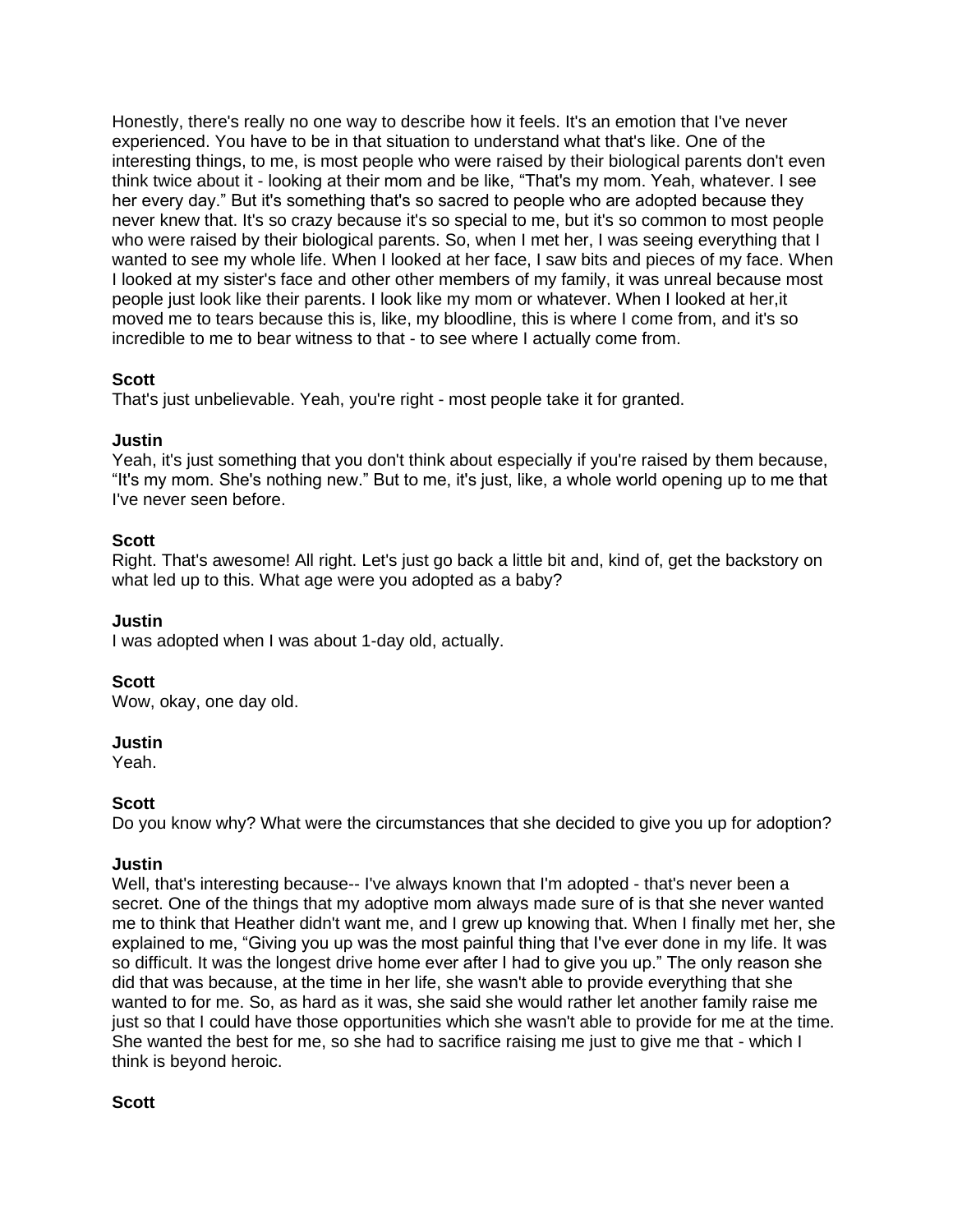Oh, it takes so much courage to make such a decision that is so difficult, but it was also a right decision.

#### **Justin**

Yeah, that's the thing. It's a mountainous decision - I can't even imagine - to pass on raising me just so that I can have what she wanted me to have. That's just mind blowing to me.

### **Scott**

It sounds like Sandy, your adoptive mom, was very much aware of that and wanted you to understand.

### **Justin**

Yes, absolutely.

### **Scott**

What was behind that decision?

### **Justin**

She never wanted me to think that she didn't want me, I was an accident, or I was never meant to be. She wanted me to think that the only reason that she didn't keep me was because she wanted to make sure that I had the best life that I could have.

### **Scott**

Do you remember how old you were when she first told you?

#### **Justin**

Honestly, I really can't. If I had to ballpark it, I guess I was probably around maybe 5 years old or so. I was kind of around the age where a child can, kind of, start to understand that concept. I know that she told me as early as possible. She didn't want me growing up and being a surprise - honestly, I think that's where the bad stigma of adoption comes from. The funny thing is, when I was growing up and telling people that I'm adopted, they'd be, like, "Oh my God! I'm so sorry!" But I don't really understand where that stigma comes from? I'm like, "No, it's fine! I like that. I embraced that about myself." It was always out in the open and something that I've always known - I think that's how it should be for any adopted child. I don't think it should ever be a secret and, then, suddenly, revealed at a later age,

#### **Scott**

Right. As soon as you're old enough to understand--

#### **Justin**

Yeah.

#### **Scott**

As a child interacting with other kids and with your friends, did you ever feel different?

#### **Justin**

Actually, no. I mean, for the most part, the fact that I was adopted never really, kind of, stepped into my everyday life. I did have a really good childhood friend - his name is Luke. We were best friends when we're really young and he was also adopted - I think those are some of the reasons that brought us closer together as friends. It was really cool because we talked about it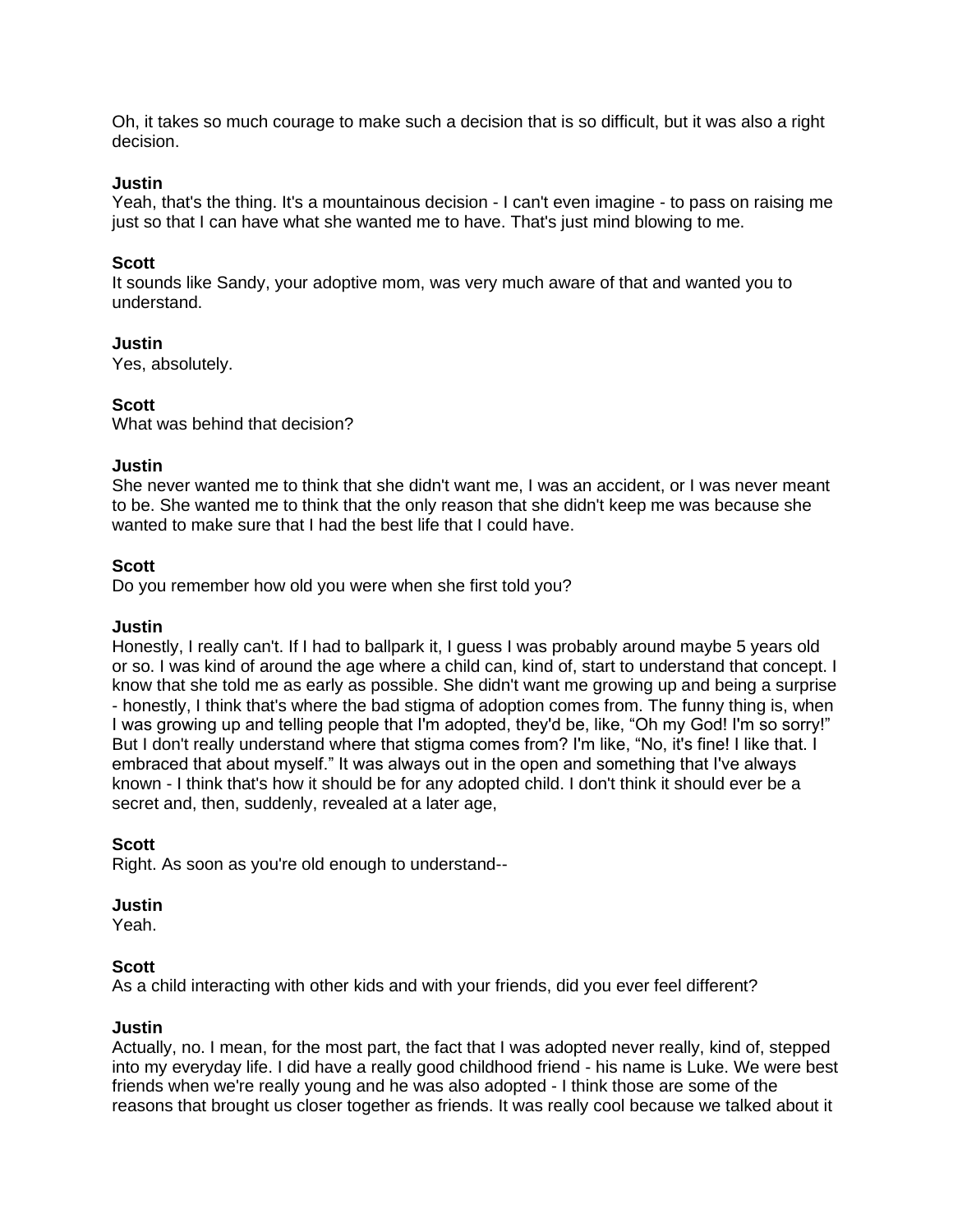a lot - it was just really neat. He was the only friend who shared that with me - I think that's what brought us close. For the most part, it was just kind of something that I told people whem I first met them and, then, that just kind of came as a special fact that they knew about me.

### **Scott**

Do you have any siblings in your adoptive family?

#### **Justin**

Yes, I did. I have a sister. Her name is Brooke. When they adopted me, she was 12 years old. I believe she's 36 or 37 years old now. I've only had one sister and she's always been much older. So, I've never had, like, a sibling who is close to my age. I mean, I've been friends with my sister, but it's different when they're 12 years older than you because of the age gap and you don't get along as well as somebody closer to your age.

### **Scott**

Right. They're hanging out with other friends at their own age.

## **Justin**

Exactly.

### **Scott**

All right. Well, let's talk about your search. First of all, how old were you when you decided that you wanted to find Heather - your biological mom?

### **Justin**

Well, it started out as kind of like something, like, "Yeah, I might want to find them one day because I know some people do and others like TV shows about that kind of stuff. That seems pretty cool." When I was younger, I wasn't really adamant about it, but I was definitely open to the idea. I was probably around, maybe, 12 or 13 years old when I started to really like using computers and stuff. I was, like, "Well, I could probably use the web to do some searching." So, fast forward over the years, I would go on these deep searches and I would try to find, like, any kind of Heather that would match up with the name. I had sent so many messages to so many Heather who I thought might be my mom. Many of them were, like, "Oh, no, sorry! But best of luck to you! I wish I was your mom." I've searched a lot. What kinda made me a little bit hopeless, sometimes, about finding them is that this was a closed adoption. So, there were very little information was exchanged between between the adoption agency.

#### **Scott**

That is one of the questions I wanted to ask - what information did you have to start with or go by?

#### **Justin**

Yeah. I had two things. I had my biological mother's name - Heather. That's just that's all I had. I knew that my mother's father was a preacher. That's all I knew. All I knew was the general area where they lived. It wasn't much to start with - just a lot of failed messages here and there. It's been a long search for sure. I mean, there's been a lot of effort going into this.

#### **Scott**

Okay, just based on that information, how did you end up coming across the details that you needed and putting it all together?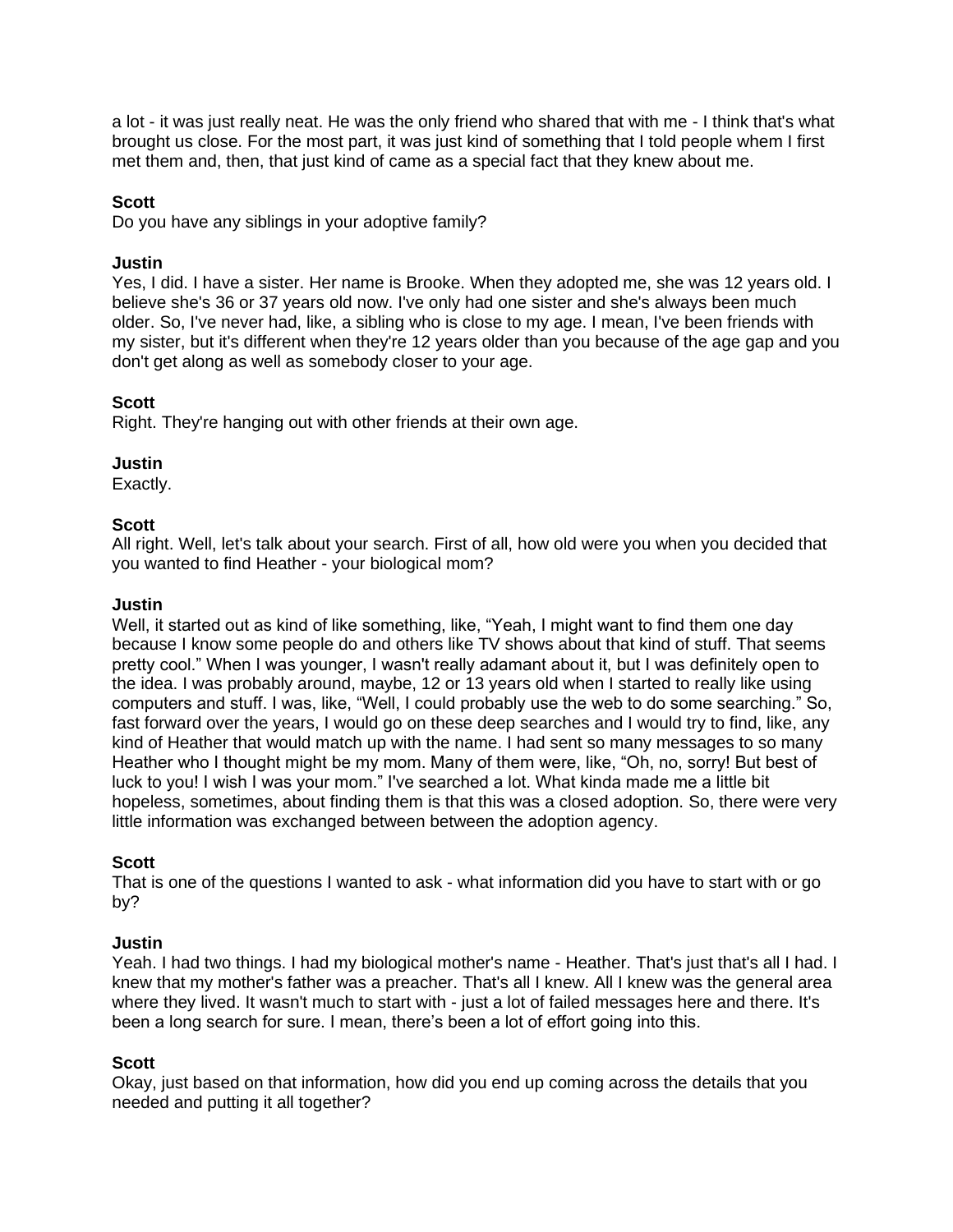### **Justin**

So basically, what happened was Sandy sent me this link - I don't remember where I was when she sent it to me - to an article about a preacher. She texted the link to me for the article. She said, "I think this might be your grandfather. You might want to look into it." I was like, "Oh? Okay! Well, that's cool!" It was an article from 2014 about some sort of event that they were having. It was, like, a promotional article if I remember it correctly.

## **Scott**

This event was held here in Florida. Is that right?

### **Justin**

Yes. It was held here in Florida. So, I googled the name and came across an obituary. So, I clicked the link and I found it. It was my grandpa and he had passed away. The crazy thing is he passed away about two weeks before I found out about this. I was so close to meeting him! I was thinking, like, "This really happened? Did he really die? What kind of timing is this?" I was mind-blown. So as I was reading the obituary, I looked at his wife and the 'survived by' section, and it said, "He is survived by this, that, and his daughter, Heather." I was, like, "No way! This has to be it! This has to be the first solid lead I've ever had!" There were so many coincidences there. I was like, "There's no way that this is a coincidence. I think this has to be her." So, I tried searching her up on Facebook and Google but I still, kind of, came up empty-handed. Then, I searched his wife's name and, then, I found her on Facebook. After I found her on Facebook, I compared her to the picture on the obituary and I was, like, "Oh, yeah. That's his wife." So, I sent a Facebook message to my grandma, and I said, "Hey, my name is Justin. Do you have a daughter named Heather?" I never got a response from her. When I looked at her friends list, I was able to find Heather on her friends list. When I was looking through, I just started crying. I was, like, "This is her! This is my mother because I started seeing my own features on her face and seeing her doing stuff." It was truly bizarre to witness that for the first time ever, when you've never had before.

## **Scott**

The only thing I can compare it to is when you buy a lottery ticket and read the numbers, it says that you have just won \$50 million.

#### **Justin**

Yeah!

#### **Scott**

It's almost like you're outside of your own body thinking, "Is this really happening?!"

#### **Justin**

Yeah, that's exactly what I felt. I was, like, "This is actually happening!" I mean, so many people went on this chase that I've been going on but many of them came up empty-handed all the time. I found the pot of gold at the end of the rainbow - I mean, it's just so sought after.

#### **Scott**

All right. So, when you found her on Facebook, you contacted her by sending a Facebook message?

#### **Justin**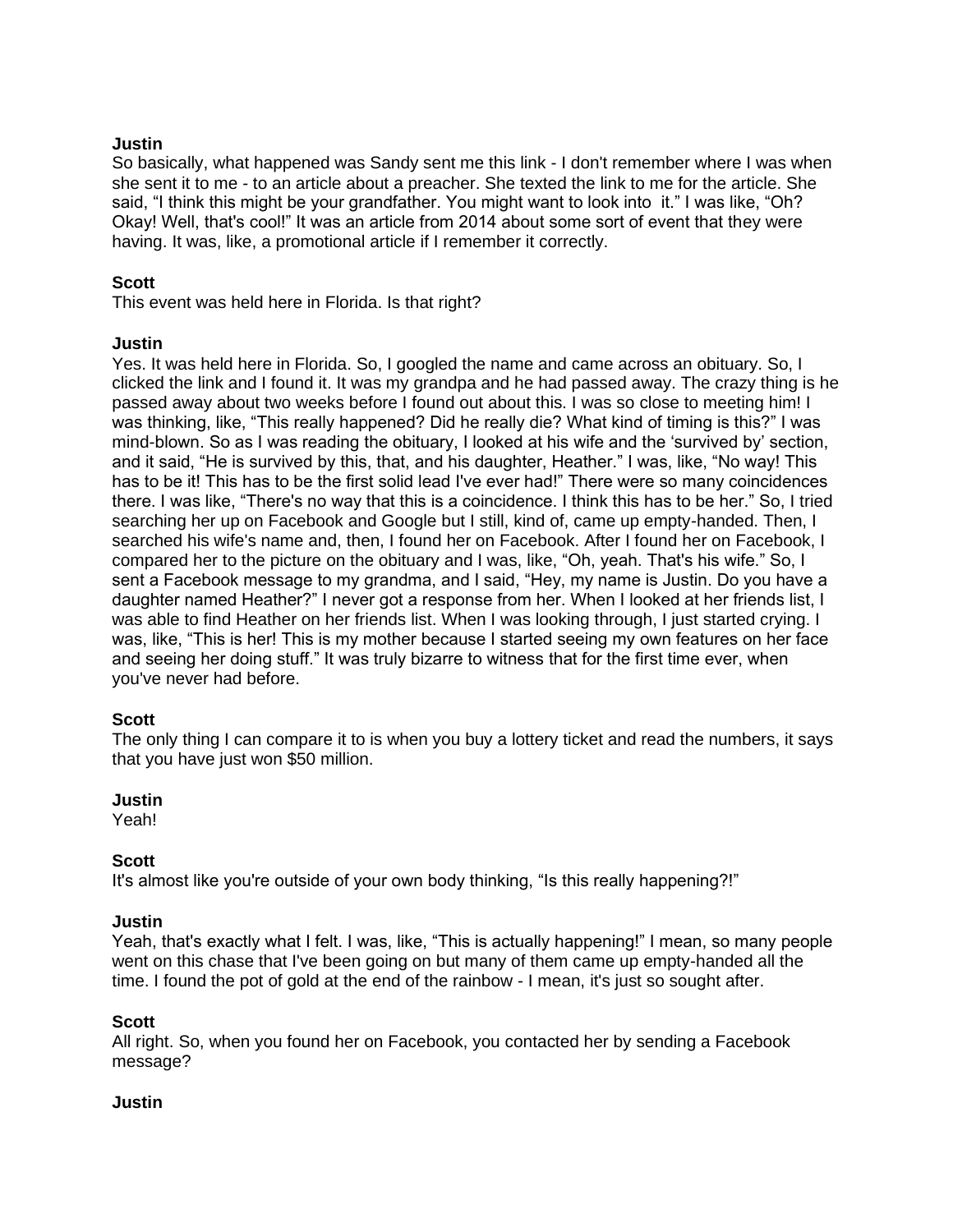Yes.

## **Scott**

And she replied to that message. Can you just read the exchange of messages between you and your biological mom, Heather?

### **Justin**

Yeah, sure. Hold on. Let me get it up here. Here it is. Let me scroll to the top of our messages here.

### **Scott**

And this happened only like 8 weeks ago?

### **Justin**

Yeah, this happened, like, at the tail-end of May. So yeah, it was that long ago. Okay, here it is. So, I said, "Hello, Miss Davis. My name is Justin. I was born on March 8, 1992. Did you give a child up for adoption during that time? I understand that there's a chance that this might be a sensitive subject." A few days went by because I know Facebook's a little finicky - if you're not friends with somebody that you know, they won't get the message or whatever. Then, one day, when I was wrapping up at work, before I got off work at 5 o'clock, it was 4.30 PM when I got a Facebook notification. Then, I just started shaking. I mean, it's truly unbelievable. She said, "Oh my gosh, Justin! Yes, Yes!! Are you my son?" And that hit me like a brick wall. She said, "I have prayed that this day would come. When I saw your birthdate on the message, I cannot even put into words the joy that came over me. Are you in Florida?" And I mean, it felt 10 times better than winning the lottery.

#### **Scott**

That's amazing. So, how did you respond to that?

#### **Justin**

I said, "I absolutely don't even have words to say right now. Yes, I'm definitely your son. I am in Florida. I'm currently staying in Lakeland for the summer because I have an internship here. I've wondered about you my whole life. It's just indescribable to put a face with a name that always meant so much to me." Then, to that, she replied, "Our whole family is beyond thrilled that you have found us! You have no idea! Justin, we live in Florida, about 30 minutes away from where you are. I knew that your adoptive parents lived in Florida at the time of your birth, but I didn't know where. I'm so happy that we're close. God is good. Do your parents know that you reached out to me? We looked at your photo on Facebook and there's no doubt that you are my biological son. There's so much resemblance. You are such a handsome young man. I'm sure you have a lot of questions, which I'm happy to answer. We want to hear all about your life. If you are okay with it, we would love to see you. We're going on a trip on Friday, but we'll be back." She started asking me, like, what do I major in college and, then, it just kind of goes into stuff from there.

#### **Scott**

So, what was going through your head as you're reading this?

#### **Justin**

Well, when she sent me the message, I didn't know if I should respond right away. So, I started calling my mom, my girlfriend - like, I started calling everyone. I was, like, "This is really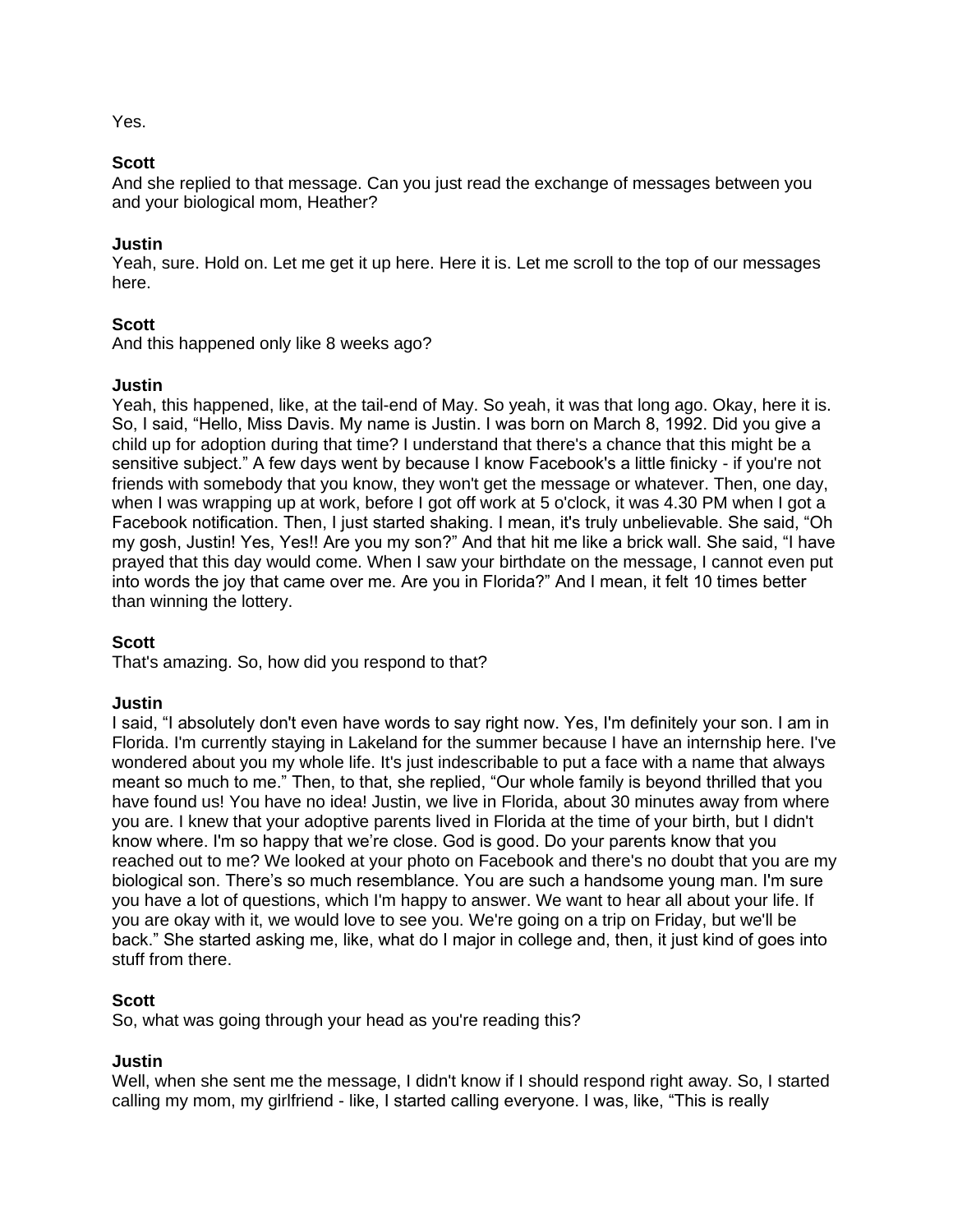happening..." So, I was sitting in my car when I sent my reply. My heart was just about to jump out of my chest. I still couldn't believe this. It didn't feel real, honestly. It felt like I was in a dream or something. I mean, I get the shakes just by talking about it. It was just unbelievable how I was actually talking to her like this - the person who gave birth to me 26 years ago - now on Facebook Messenger. If you told me that I would be doing that, like, a week ago, I would've told you that I'd lost my mind.

### **Scott**

Right. You've been searching so long and hitting so many dead ends. Now, all of a sudden, here it is.

#### **Justin**

Yeah.

### **Scott**

Alright, so you guys decided to meet. Where did you actually meet each other?

### **Justin**

So, at first, we were talking about, like, maybe, meeting in a park or at a restaurant or something. We ultimately came to the conclusion that a restaurant might be a little too loud and, also, I don't want to cry in a restaurant with, like, a bunch of people. A park might not be the best idea because it might be really, really hot. So, she was, like, "You're more than welcome to come to our house." I was, like, "Okay, sure." So, we scheduled it for that following Friday. Then, me and my girlfriend traveled up to meet Sandy in the town that they were in. We stayed in a hotel that night. Then, we got up in the morning and went straight to the house. So, I got out of the car. I told them that I wanted the first moment to only be just me and her because that's what this is all about - not out of selfishness - I felt like I had a right to that. You know what I mean?

## **Scott**

I think everyone understands that.

#### **Justin**

Yeah. So I did that. As I was walking up, they were recording me. I walked up to the door and was about to knock on the door. I remembered that my hands had just started shaking. I felt like I was starting to lose control of everything. I told myself, "Once this door opens, my life changes forever." That just felt like lots of pressure. Another thing that led up to this was because I knew that it wasn't gonna be disappointing. I felt like anybody in this situation has some sort of pressure to be what they wanted you to be - you know what I mean? I know they would love me regardless of how it turned out, but this so-- anyway, I knocked on the door and they opened up the door. Then, my mother opened up the door. My mom, my dad, my two sisters, and my grandma were all there, and they're all in tears. I was looking into another dimension through that threshold. I mean, I just hugged her as tight as I could and, obviously, we both just broke down and started sobbing.

## **Scott**

I'm sure everyone there was, too.

## **Justin**

Oh, yeah, everybody did. We were just swimming in tears. It was everywhere.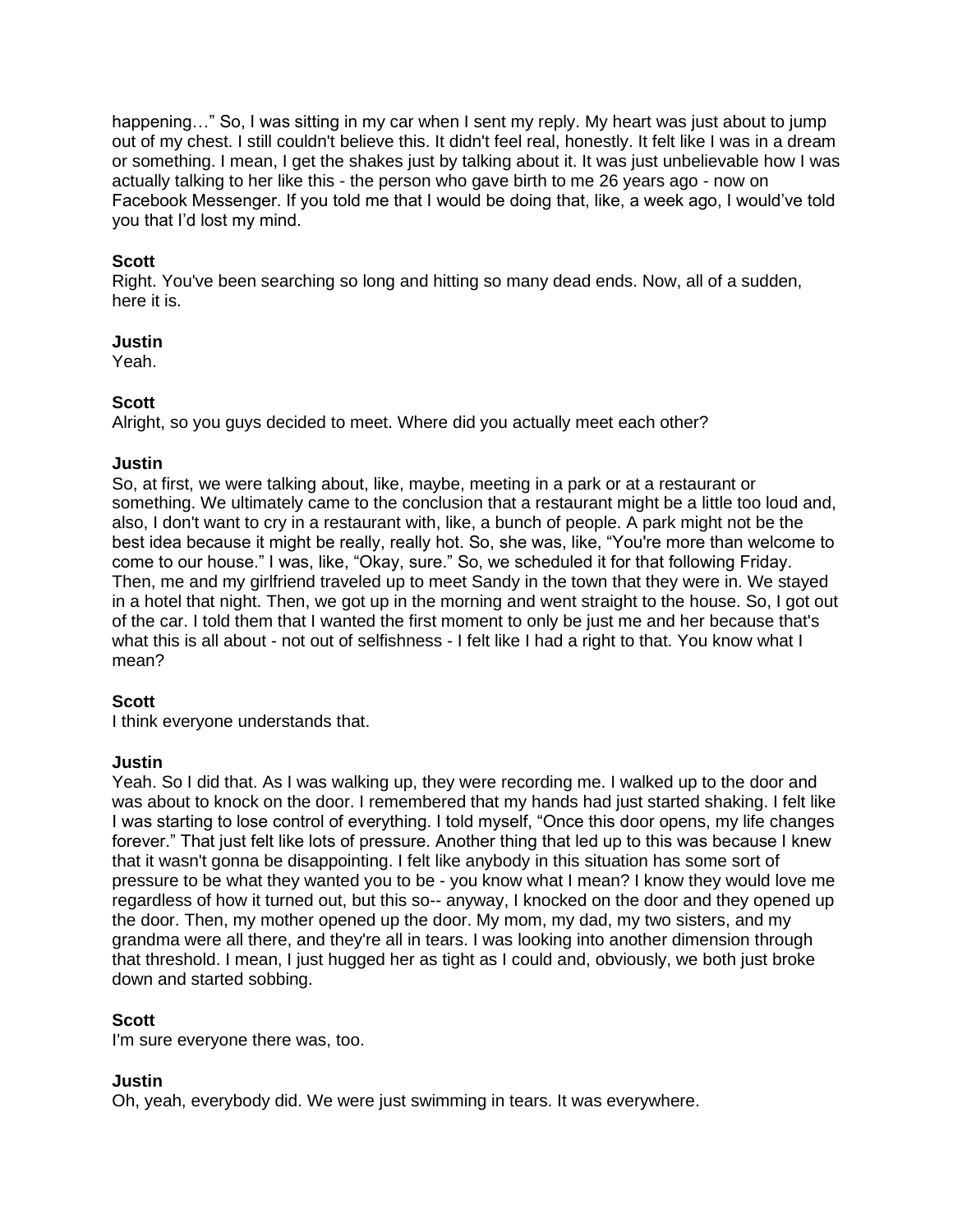## **Scott**

It's overwhelming enough just to meet your actual birth mom for the first time. But then to have a whole new family??

### **Justin**

Yeah, that's the thing. Like, my family has expanded largely now - that was one of the most interesting things. Another cool thing that I thought was amazing was the fact that my birth parents are still together because they were young when they had me. Statistically, the vast majority of couples who went through that usually don't stay together later on. In our Facebook conversation, when she told me that, "I'm still with your father and I'm married to him. You have two full-blood biological sisters. One of them is 16 and one of them is 19," I felt like I was flying, and I was, like, "Are you kidding me?! That is nuts!" Because I always thought that if I do meet her someday, she would probably be remarried and I'd have, maybe, like, a half sibling or something, but everything's exactly how it was, which is cool.

### **Scott**

If you could have scripted this, it couldn't have turned out any better than what you would have wanted.

### **Justin**

Yeah. We did talk about that when we first met after we stopped crying, calmed down, and sat down. We talked about how this literally could not have gone any better. I'm so grateful for how it is because I've heard lots of horror stories of people who went after their biological parents and, then, it turned out to be disastrous and ended up just scarring them. Then, they're like, "I don't want to have anything to do with you!" I feel like everyone, kind of, worries just a little bit about that in the back of their head when doing this search, because it's a very real possibility and you have to prepare for that. So, I'm just so grateful that everything just worked out perfectly in unison. Another thing that I thought was really neat was that my sisters grew up knowing about me, which I thought was so cool. I wasn't a surprise to them. As soon as they could understand things, she told them that they had a brother that was out there somewhere. They knew about my whole life. So, it was equally special for them to meet me, as it was for me to meet them. It was powerful.

#### **Scott**

Once you've met them, were you surprised by anything unexpected?

#### **Justin**

I don't think so. It all felt kind of natural, to be honest. When I went there, we just immediately started having a conversation that flowed really easily - there were no awkward moments. I just felt like I got along with them. Another thing I noticed was their mannerisms are similar to mine, which I thought was really cool. Because there were no awkward moments, it was a very smooth transition and it couldn't have gone any better. There were no surprises for the most part.

## **Scott**

What were some of the stories that you wanted to share with each other?

#### **Justin**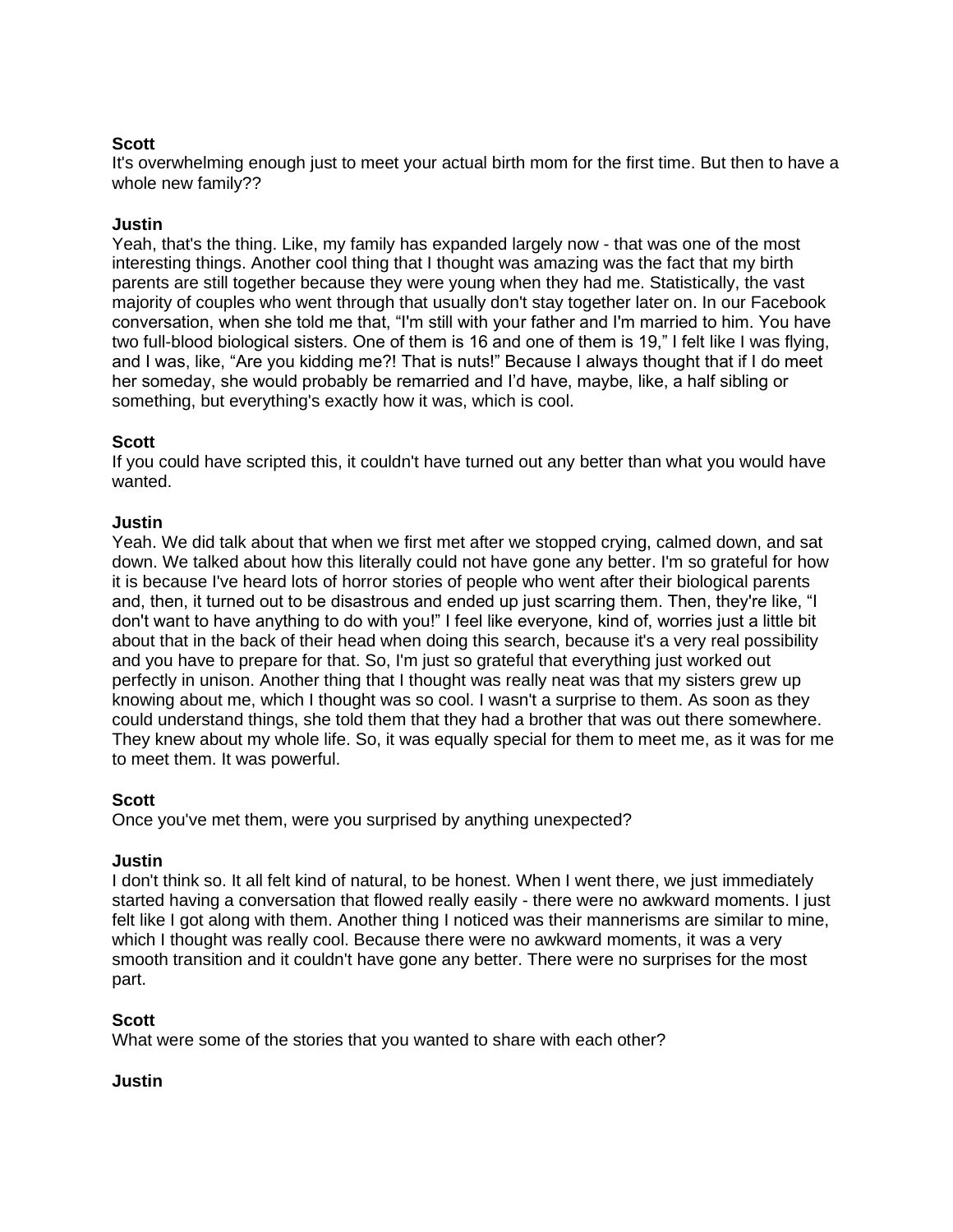Oh, gosh. One of the things that we talked about is, like, "What's been going on in your life?" Well, at first, I don't think we shared a lot of stories but I do know that Sandy brought my baby book and it had, like, all these pictures of me doing things throughout my childhood and growing up. So, we kind of looked at pictures and told stories of what's going on in those pictures. I don't think there's any really big-hitting stories. I just told him about how I went to high school, where I'm currently studying in college, and me majoring in graphic design. Story-wise, I think that's really the only thing we touched on. Mostly, we just talked about the photos, like, "Here's me doing this, etc." Then, I would elaborate on that.

# **Scott**

Right. Because that's your whole childhood that she hasn't seen you gone through.

## **Justin**

Yeah. I think that's what she was most interested in. She wanted to see how I was developing because she wasn't able to do that. Well, she said that she's always wondering her whole life, like, "What's he doing?" Every time March 8 would roll around, she'd be like, "I wonder what he is doing for his birthday?" It was even a thing for their family. Before my grandpa passed away, he would send a text to Heather and say, "It's March 8. I wonder what he's doing. I wonder what he's up to nowadays." I was always present in their minds, which is something that I really hold dear.

## **Scott**

Are there any particular stories that she wanted you to know?

## **Justin**

I'm trying to think. Um… One of the stories that she wanted me to know was - I thought this is really cool, I didn't know this - my grandfather actually baptized me when I was a day-old before I had to be separated from Heather. That's another thing that I hold super close, because I never knew that. I know that Heather wanted me to be raised in a Christian home - I was and I'm still Christian to this day. I just thought that it was beautiful that they did that. It just amplifies the fact of how much they cared about me and how much they didn't want to let me go. That just means the world to me.

## **Scott**

I can imagine. Well, Justin, since we're talking about some things that your birth mother wanted to tell you after all these years, I've got something here for you to listen to.

#### **Justin**

Okay.

## **Scott**

It's a recorded message from someone. Even though you just met this person recently, you might recognize her voice.

## **Justin**

Okay.

**Heather**

Dear Justin,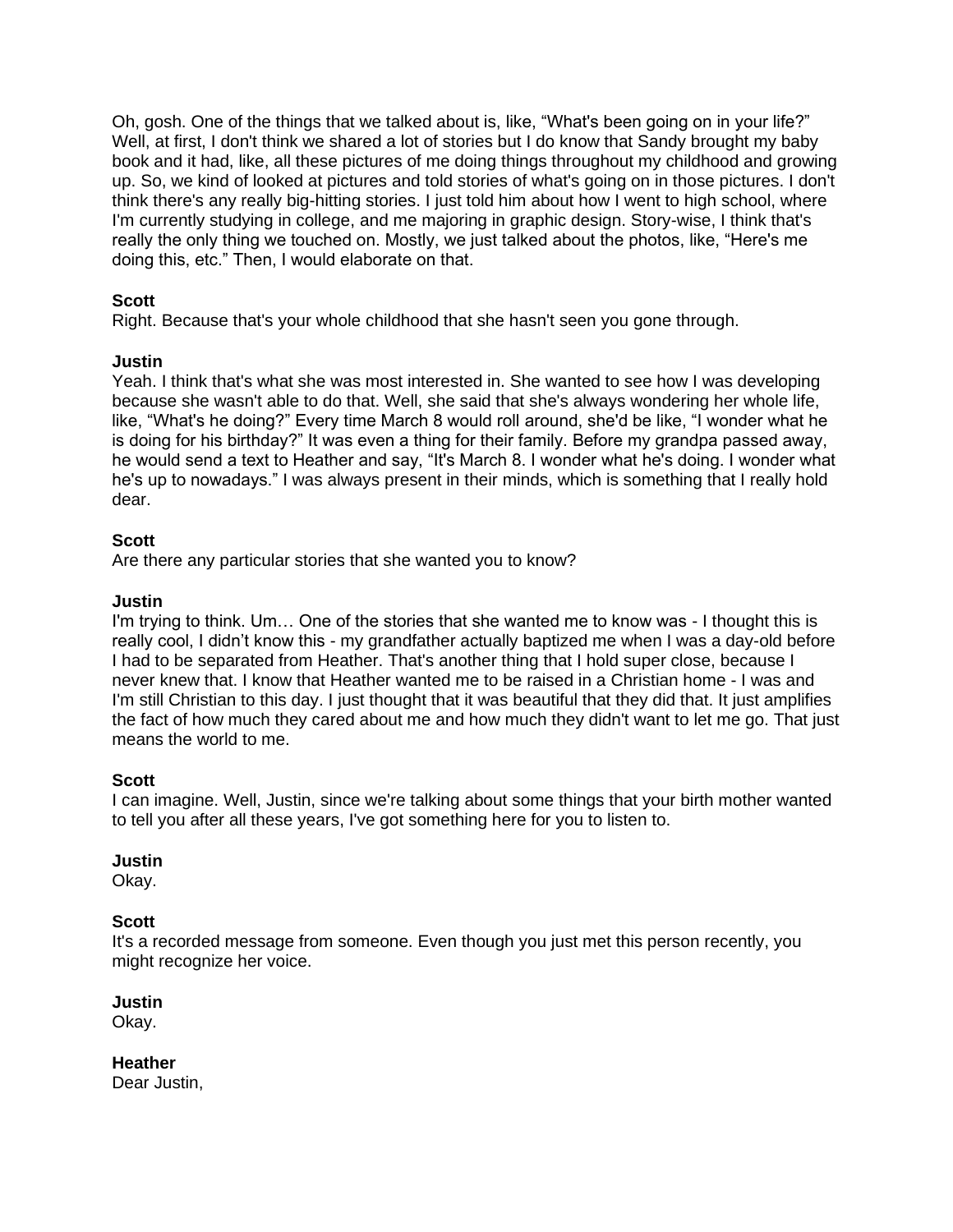At the time of your birth, I wanted to be able to take you home and raise you as I had fallen in love with you. During the nine months when you were in my belly, all your kicks and movements were so exciting to me. I loved talking to you and wondered what you would look like. You were such a blessing to me through those nine months. Although there was never a doubt that placing you up for adoption was the right choice for you. I did grieve the loss of coming home without you from the hospital - our whole family did. However, I felt peace from God who had you in his hand since the beginning and always felt like you were okay. Every birthday that passed, I wondered, "What does he look like? What is his name? What is he doing on this special day?" I always hoped and prayed that we would find each other someday, although I would slowly lose that hope after so many years had passed since we had not connected. You were always in my heart - as well as your father's and your grandparents who were there at your birth as well. The time I spent with you in the hospital was priceless and painful as I knew that I would have to say goodbye soon, and your new family would be coming to take you home. A few months ago when I received your text message, I nearly fell out of my chair. There are no words to explain the complete euphoria I felt when I read your message. I was almost frozen for about 5 minutes in disbelief. This was a dream come true. The first time we met was so surreal. I could not wrap my mind around the fact that this precious baby that I had given birth to - whom I held and said goodbye to 26 years ago - was standing face-to-face with me, finally. Meeting your adoptive mother was so precious to me as well. She was this wonderful woman whom I entrusted your life with, who fulfilled every promise about how she would raise you at the time when I was pregnant. I owe her everything. You have grown into such an incredible, handsome, smart, and loving young man. I can never be more proud and thankful that I am the one blessed to give you life. You are and always will be precious to us. We have always loved you more than you can ever conceive.

Love,

Mom.

## **Justin**

Oh, man. Even listening to that, kind of, choked me off a little. Oh God… It's such a complete feeling to know that she's proud of me and she's proud to see what I've become. Honestly, it feels like the ultimate accomplishment.. That's just so fulfilling.

## **Scott**

On the first day you met, how long did you talk?

## **Justin**

We talked pretty much all day. When I got there, I thought it was around 10AM or 11AM. We cried for about 30 minutes, and then we sat down. I remember Sandy had the baby book, so we looked through those. Then, another thing that I thought was amazing was I found out that Heather actually has a baby book of her own - I thought it was so cool because it had pictures of me. Even though she only had me for about 24 hours, she took as many photos of happy moments as she could so that she could have that. She had my wrist strap from when I was an infant in there. She had photos of her holding me and stuff. It meant so much because she wanted to make the absolute most of that 24 hours with as little time with me as she had, because as far as she knew, that would be the last time that she would ever see me. That made me cry, but it made me smile. When I look at those pictures, those are now the earliest photos of myself that I've seen. There's just a sense of origin to see those and it was beautiful. So, I remember that we talked for about 3 hours. Then, Sandy had to leave because she had to go to New York with my sister because they had, like, a trip planned already. So, she had to go back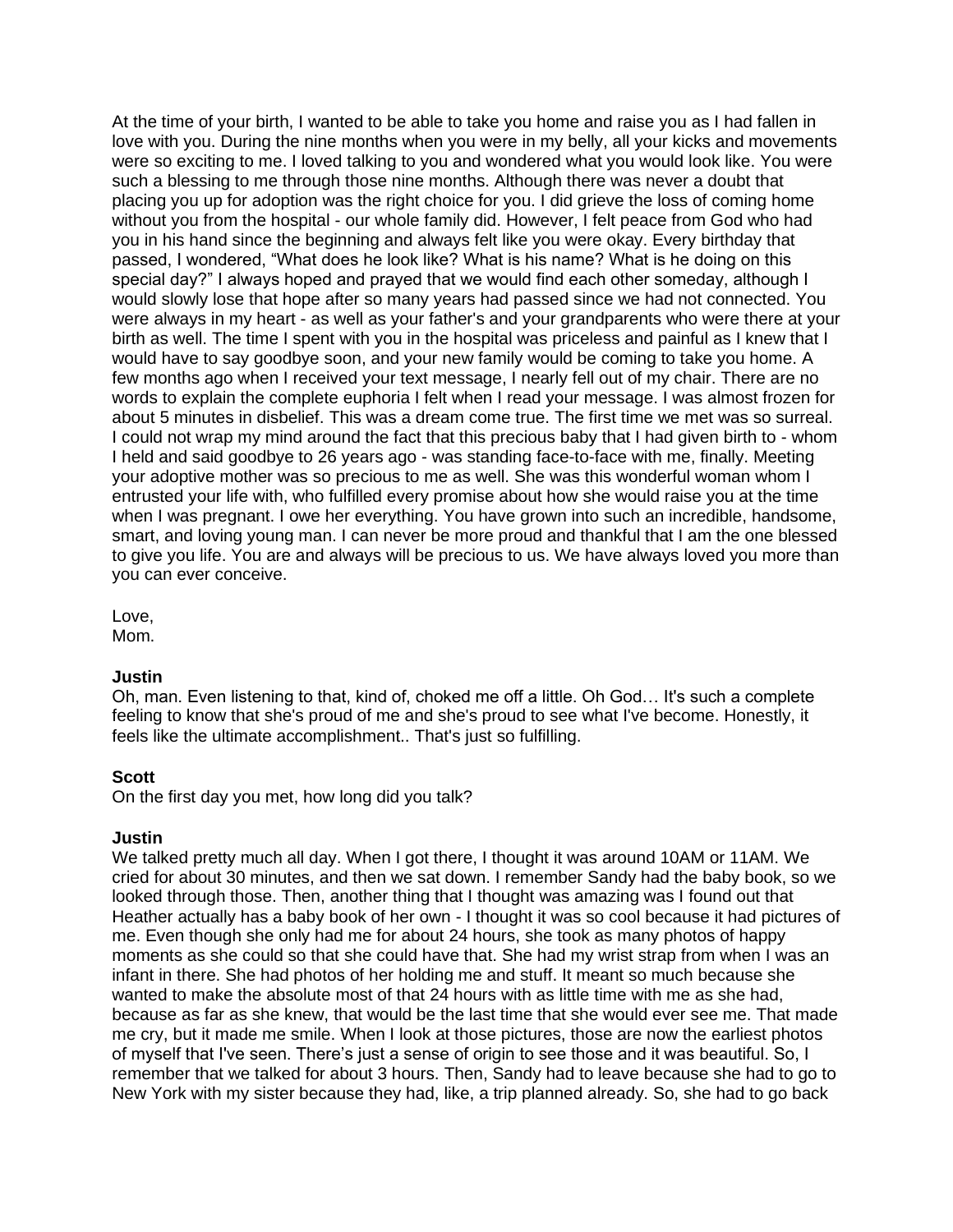to where I'm from and they had to catch a plane after that. Brandi & I stayed behind and we talked with them more and more. We just, kind of, started talking about little things that you would normally find out over the years, naturally. We started talking, like, "What are your hobbies? Do you like spicy food? What's your favorite thing about this or that?" We started talking about all kinds of stuff. I remember at one particular time when it was just me and my girlfriend, Brandi, all of us were just standing in the kitchen when I kind of had this - not to sound exaggerating - out-of-body experience real quick which I kind of felt disconnected from myself, but not in a bad way. The sense of this happening was so profound. I just still couldn't believe it. I don't think my mind was truly wrapped around what was happening and was culminating all this time. I was casually standing in a kitchen talking with my biological family. I never thought that would happen in a million years, but it was beautiful.

## **Scott**

When you were first born, did Heather and Sandy meet each other face-to-face at that time?

## **Justin**

No. They had actually never seen each other because they got me through an adoption agency. Heather had to leave me at the hospital. Then, one of the attorneys from the adoption agency came, got me, and then brought me outside to Sandy and my family. So, they've never met. One of the most fascinating things was a photo of the attorney carrying me out to Sandy. Heather thought that photo was just so cool, and I did too, because that was the connecting point that she never got to see. I mean, that photo was taken, maybe, 20 minutes after she said "Goodbye" and she got to see what happened. I can't imagine the closure that has to bring

## **Scott**

So now, they've also met for the first time.

## **Justin**

Yeah. Sandy hugging Heather was also crazy to see - I mean, my adoptive and biological mom were hugging. That was another thing I never thought would happen. So, that was just crazy. They met, they both just sobbed and hugged each other. They're both so special in different ways. But I mean,

## **Scott**

There's a whole lot of good crying going on in this whole situation.

## **Justin**

Yeah, it was nuts!

## **Scott**

Going forward, how many times have you met since that initial meeting?

#### **Justin**

So, we met for the first time, and then we met another time after that. I believe that time was Father's Day and I was, like, "This is a perfect opportunity! I'm gonna get to spend my first Father's Day with my biological dad!" I'll elaborate on my dad a little bit. My adoptive parents have been divorced since I was around 10 years old or so. So, it's been a very, very long time since I said the word 'Dad' or called someone 'Dad'. As I was growing up, I taught myself how to shave, how to talk to girls, this and that and stuff. So I kind of forgot what it was like to have that father figure. So when I met him, we immediately hit it off. One of the things that I love so much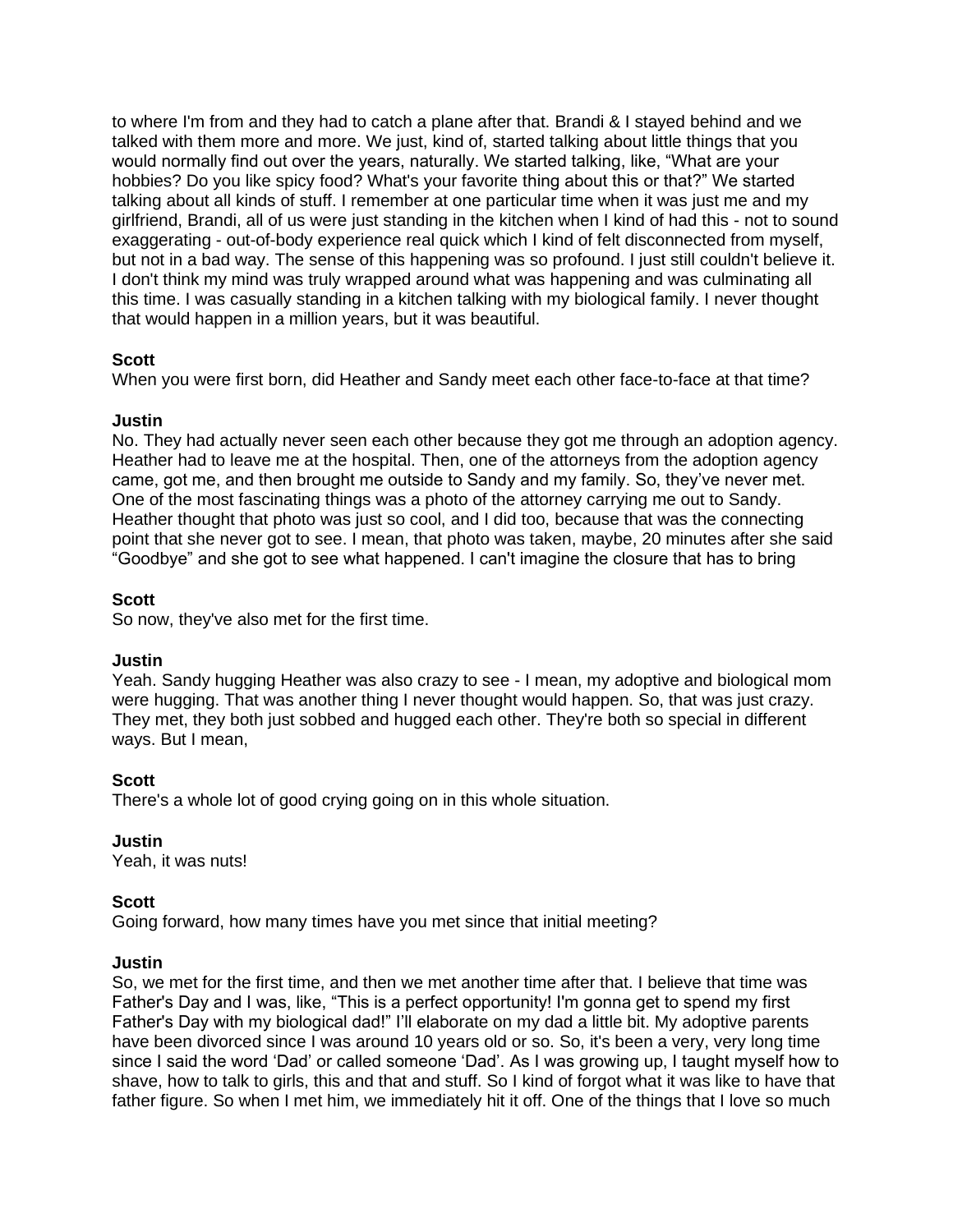about him is that he's a real jokey. There's a lot of reciprocity between us. We really just like to joke around. He's just really easy-going. Honestly, I just see myself when I look at him, and that's what makes me so happy. I have a lot in common with this guy. I know we get along, and I can't wait for the memories to follow.

# **Scott**

You got 26 years of corny dad jokes to catch up.

# **Justin**

Exactly, yeah! That's for sure.

## **Scott**

Do you feel like you really 'know each other yet'? Or is there just a whole lot still left to explore?

## **Justin**

Honestly, I think a little bit of both. Let me rewind a little bit because I forgot to mention this earlier. Before I met them for the first time, Heather was like, "I'd love to talk to you on the phone." I was like, "Whoa, boy." I was nervous. I'm like, "Yeah, absolutely!" I remember that I was so nervous to make that phone call because I was about to hear her voice. The craziest thing happened when she picked up the phone and said, "Hello." it. I know this sounds dumb but I swear her voice sounded familiar - I don't know why. I feel like I'd heard her voice before and I felt a sense of comfort when I heard it. They say you can hear your mother's voice when you're in the womb so I don't know if there was, like, some circuit way in the back of my head that got lit up after all these years. I just felt like I knew it. I felt like there was an instant connection. I feel like I've learned a ton about them. At the same time, one of the beautiful things about it is I feel like there's still so much that we have left to learn about each other, and that's what makes it so exciting because there's so much uncharted territory. We don't know everything about each other. So, I think that's amazing. As time goes on, the more I meet them, the more opportunities I have to learn more about them and to spend more time with them. That's what makes it so exciting.

## **Scott**

What are your plans now for regularly connecting with each other in the future?

## **Justin**

As for right now, I have one more semester. My college is about 7 hours away from where they live. So right now , I'll go back to school and finish my last semester at my college. Then, after I graduate from there, I want to see if I can find a place close to down here because I want to live somewhere near them so that I can keep this up regularly. So, after I graduate, I definitely want to find a place where they are accessible and just a drive away.

## **Scott**

I was thinking, when you go back to school, if any of your classes has an essay to write about what you did this last summer, I think you're gonna have the greatest story of all of them.

## **Justin**

Oh, yeah. For sure. Every person that I've told this story to, they were like, "You're gonna remember this summer for the rest of your life!"

# **Scott**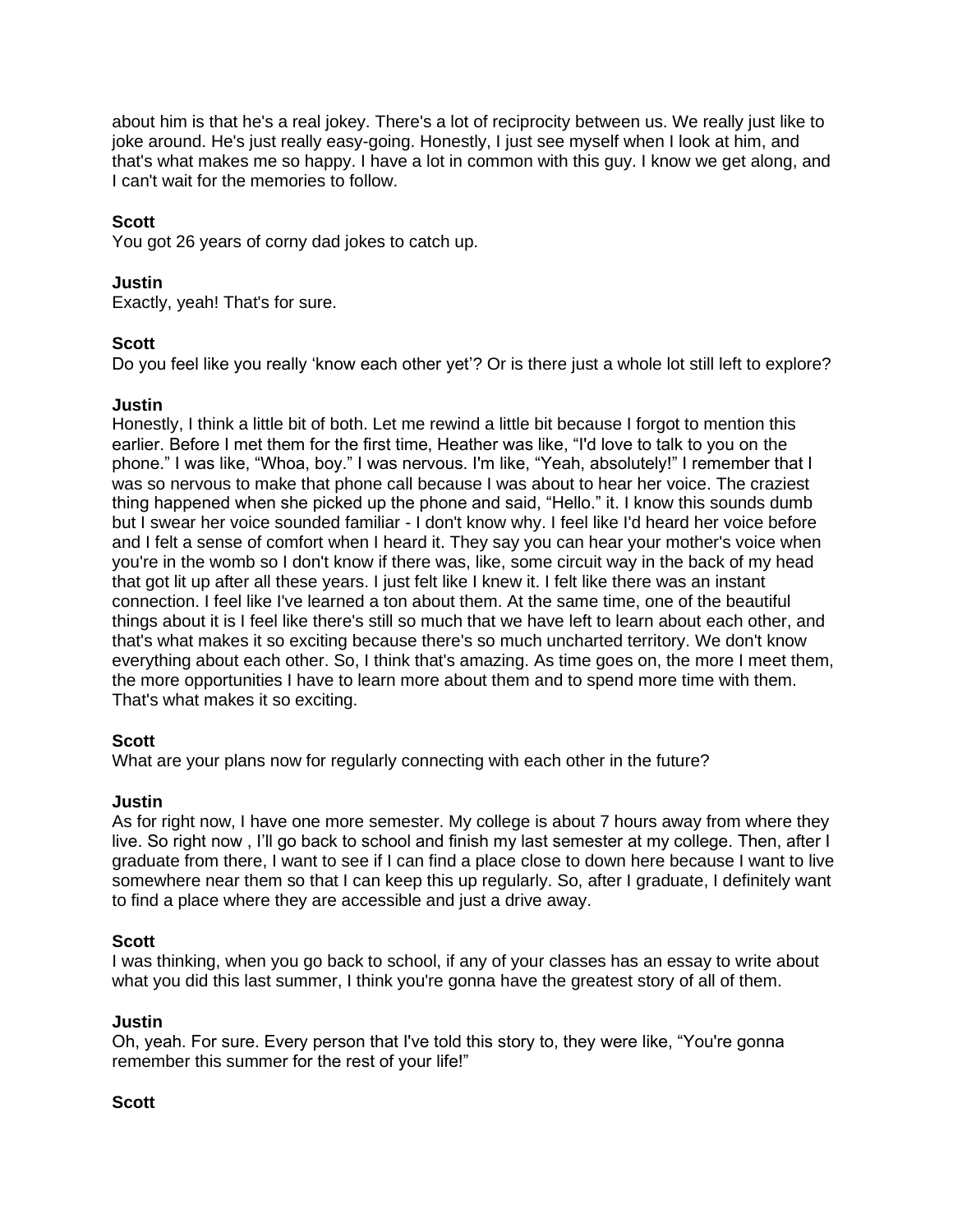Yeah. I was thinking, "Why not plan to go on a cruise together?"

### **Justin**

Yeah, that would be pretty cool. Yeah, I think we actually did talk about, maybe, going on a vacation sometime. I think that'd be really cool - just, kind of, like, a family vacation. I think that'd be pretty cool. Another thing that I thought was so cool - I think this is another crazy coincidence - is she told me that I have an aunt and uncle and some extended family that live about an hour from where my college is. So, whenever I go back in the next couple of weeks to finish up my last semester, I can go visit and meet them for the first time and they would just be as excited as evervone else. I mean, like I said, this whole thing has just caused an earthquake reaction on both sides.

## **Scott**

A good earthquake.

### **Justin**

Yeah, for sure. Yeah.

### **Scott**

Is there any aspect of this story that we haven't talked about that you want to talk about?

#### **Justin**

Yeah. I guess I can elaborate on my sisters a little bit. It has also been just super cool to see them. Like I stated before, I had a sister as I was growing up. I love her and we got along, but she was much older than me. So, it's better to get along with someone who's closer to your age just because you tend to have more stuff in common. I thought it was so cool that I had sisters that were closer to my age, and I was, like, "Oh, that's awesome! We're gonna get along great!" And we do. I texted them every day. We have each other's Snapchat and whatever and we just, like, chat here and there. We would just check up on each other. When we meet in person, when we'd just talk, the conversation just flows in. I mean, it feels so natural. That's just the natural beauty of all this - everything just feels absolutely perfect. I just get along so well with my sisters and everybody as well.

#### **Scott**

Justin, I know, some people who are listening to this are people that have been adopted, and they haven't found their biological mother or father yet, but they're looking. They might be nervous, or unsure about how this might turn out. What would you say to someone like that?

#### **Justin**

Well, I'm really glad that you asked me that because I do have a strong opinion on that sort of thing. I think anybody who wants to find out where they come from, I know that it might be scary going into it because this is a world that you don't know anything about and it could go any way. But I think, ultimately, I think it's best to go for it because, honestly, you never know what could be in store. Even if it doesn't work out, at least, you'll have closure. I think it's such an important thing to know where you come from and to see your own blood. When you look at people and you see them in you, I think that's something that anybody who can experience should experience. So, I think, absolutely, just give it a chance, do everything you can to, at least, just meet them. If you meet them, if it doesn't work out, at least, that kind of closure is just so fulfilling, either way, right? So, if there's anybody out there who's wondering, please just